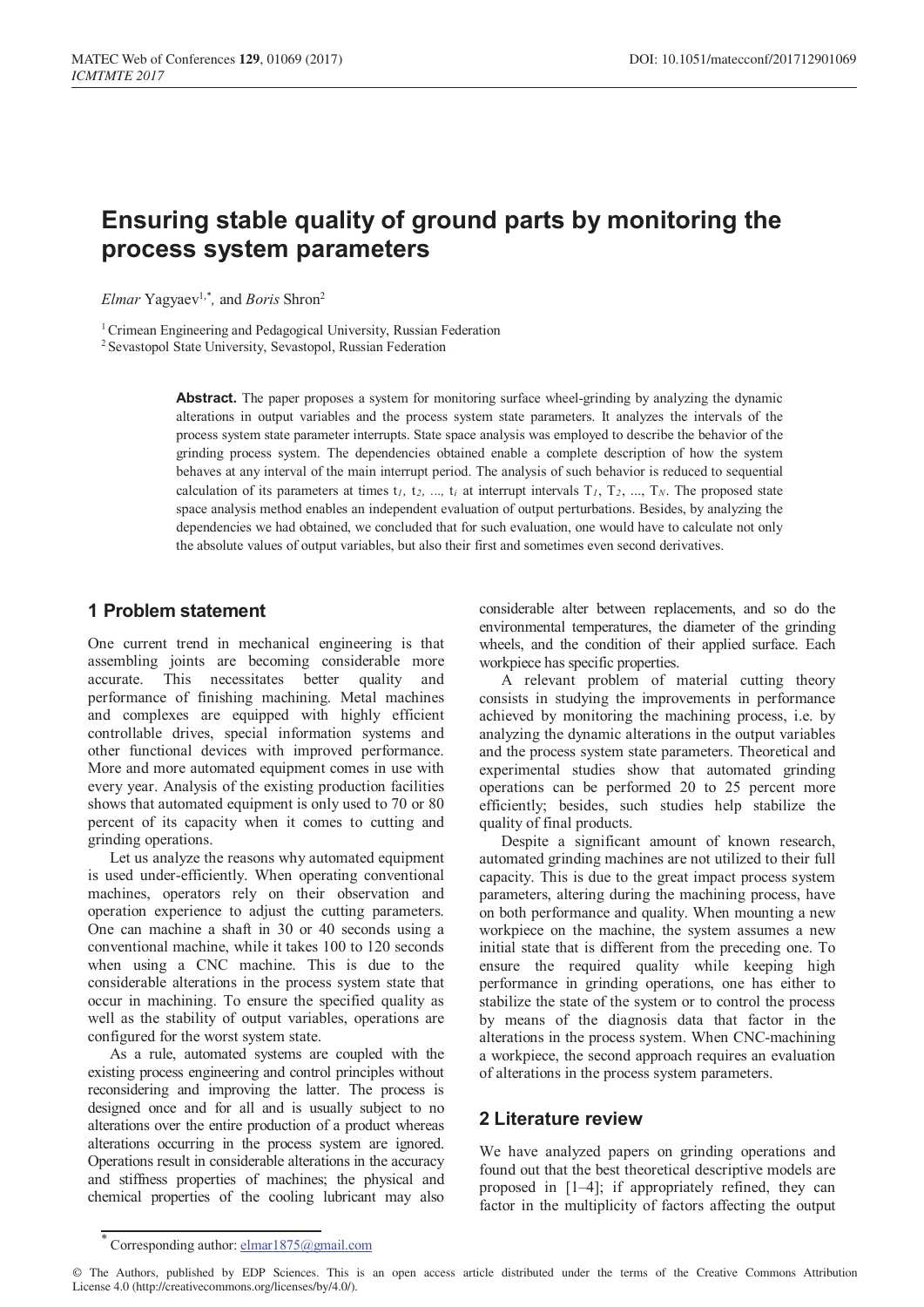variables and enable the monitoring of the dynamic alteration in the system parameters.

Modern machine control systems provide for inprocess adjustments, which, however, require diagnostic data on the current state in the system and model parameters, as well as a link of the state parameters to the control parameters and the output variables.

The goal hereof is to substantiate the possibility of ensuring a stable quality of ground parts by monitoring the parameters of the process system.

Monitoring and diagnosis methods used in grinding are based either on evaluating the state parameters by using complex diagnosis equipment during a halt, or by analyzing the results of measuring the machined surface quality parameters and some of the process parameters (cutting forces, acoustic emissions, etc.). Both options are not suitable for automated production systems because they enable neither an unambiguous identification of the altered process system parameters nor any prediction of how the system could behave further.

### **3 Statement of the main material**

The cutting process alters the parameters of both the process system and the object produced. Given this feature of cutting operations, represent the link of the output variables to the input ones and the state parameters as a function

$$
Y_j(t) = F_j(X_j; Z_j(t); U_j(t); \Omega(t)),
$$
 (1)

where  $Y_i(t)$  *is* the vector of output variables in the *j*th cycle at time *t*;  $X_i$  *is* the vector of input variables;  $Z_i(t)$ *is*is the vector of the process system state parameters in the *j*thcycle at time  $t$ ;  $U_j(t)$  *is*the corresponding vector of control effects; *Ω*(*t*)is the vector of perturbation effects*.*

$$
Y_j(t) = (r; \varepsilon; T; W; R_a; P_y; P_z),
$$

where  $r$  is the radius of the workpiece;  $\varepsilon$  is the eccentricity; *T* is the depth of the defective layer; *W* is the waviness;  $R_a$  is the roughness of the surface;  $P_v$ ,  $P_z$ are the cutting force components.

Dependency analysis shows that alterations in the process system state parameters vector brings about alterations not only in the numerical values of the output variables, but also in the function that represents the object parameter transformation law.

When developing a control program, one has to evaluate the deviations in the output variables and the current state of the PS. This is why one has to develop a real-time monitoring system based on analyzing the dynamic alterations in the output variables and the process system state parameters.

To solve this problem, the authors of [5, 6] decomposed the PS into the following subsystems: the machine, the fixtures, and tool, the workpiece, the cooling lubricant, and the cutting process.

By analyzing the decomposition of input and output variables plus the subsystem state parameters, one can identify the most significantly altered parameters in each subsystem to evaluate their effect on the output variables of clean-grinding.

Consider the specifics of how state parameters and output variables alter in a grinding operations; for such analysis, we use Yu. Tu's classification [7]. Intervals of the alterations in interrupt times *T* of the parameters of a process system consists of longer (higher-order) interrupt periods include several intervals of the sub-order. The intervals are structured in a hierarchy. For instance: when machining parts type shaft using a wheel-grinding machine, it was found that the time machine maintenance  $T_{cr} = 7.5 \times 10^6$  s., time complete tool wear  $T_{\text{HH}} = 6.9 \times 10^4$  s., time to tool dressing  $T_{\text{HP}} = 2.4 \times 10^2$  s., time to process a single surface  $T_{\text{nos}} = 20$  s., time to rotate the part  $T_{.65}$  = 0.25 s., time to rotate the wheel  $T_{\text{o6kp}} = 0.026$  s. These intervals are not constant and depend on the structural specifics of the system components, the control effects alterations law, and the state of the system at time *t*. Alterations in the subsystem parameters alter the output variables  $y$  by  $\Delta y$ .

After an interrupt in cutting, the parameters of the system or its subsystems are partially or fully restored (workpiece replacements, wheel dressing, tool or fixture replacement). As a result, the output variables *y* (material removal rate at the beginning of the next cycle alters by  $\Delta(\Delta r)$ , the roughness of the material at the beginning of the next cycle alters by Δ*Ra*.

By generalizing the experience with gringing machines and the analyzsis above, we conclude that controlling the output variables *y* at time *t* does not enable the identification of the process system state parameters, the alterations of which cause deviations in the output variables. Such identification is enabled by controlling the alteration rate of *y* (*t*) as the intervals of interrupt times *T* are considerably different for different subsystems [8].

Simulate the grinding state space.

We know the models for: a continuous system

$$
\dot{z}(t) = A(t)z(t) + B(t)U(t); \tag{2}
$$

$$
y(t) = D(t)z(t); \tag{3}
$$

a discrete system

$$
z(t) = A(t)z(t-1) + B(t)U(t); \t(4)
$$

$$
y(t) = D(t)z(t); \tag{5}
$$

where  $z(t)$  is the vector of the process system state parameters;  $U(t)$  is the vector of control effects;

 $A(t)$ ,  $B(t)$ ,  $D(t)$  are the matrices of the corresponding coefficients.

Kalman filters can be built to evaluate the process system state parameters based on the dependencies (2–5), whereas Kalman-Bucy filters can be used in case of significant errors in output variable and perturbation measurements [9]. When monitoring the system herein described, building such filters can be difficult as the vectors of control effects in (2) and (4) depend on the system state parameters; at any stage, they are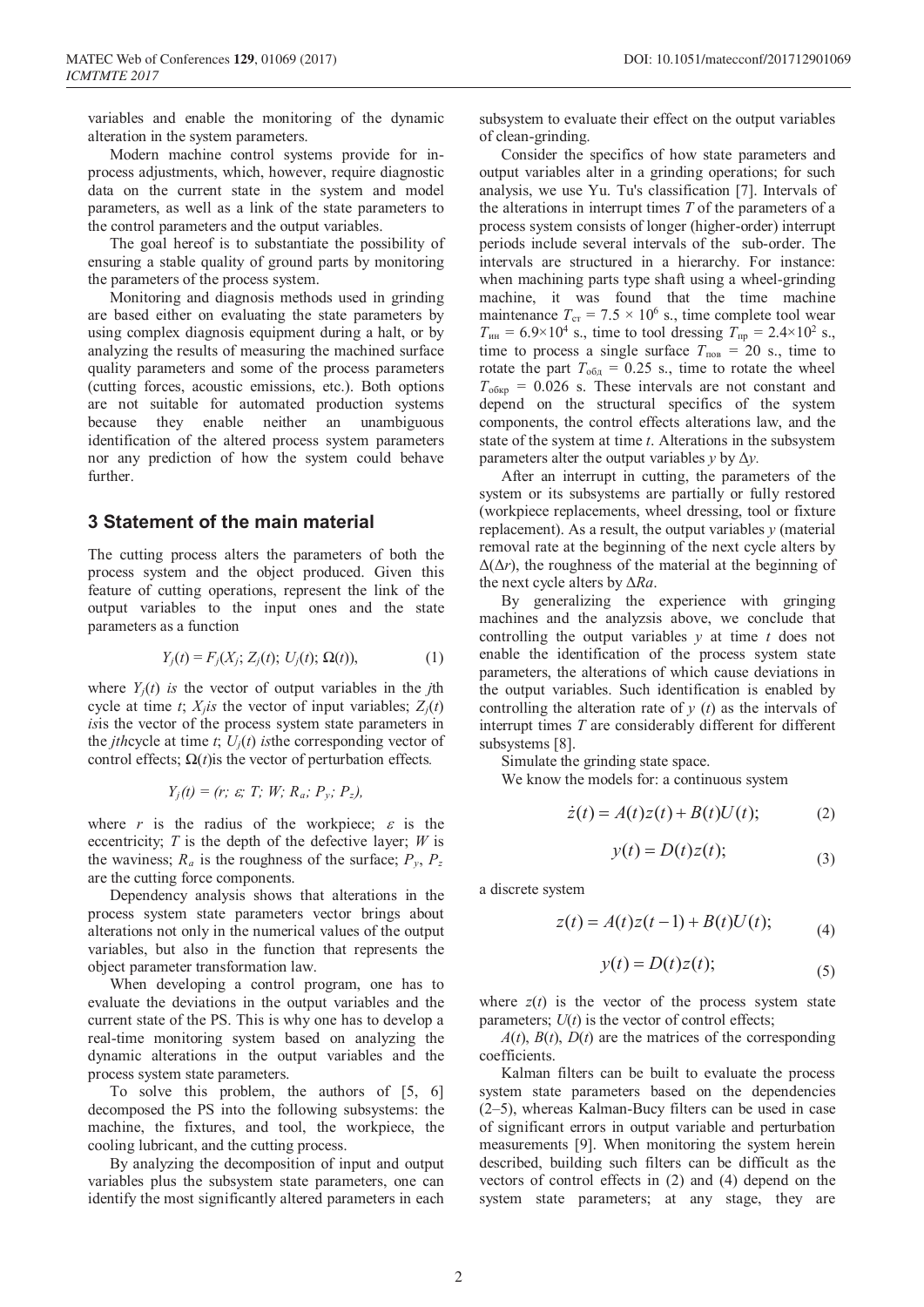determined by the optimum control method, e.g. when calculating the limit cycle for maximum performance. Besides, most dependencies that simulate the machining process are non-linear. When building a filter, matrices *A* and *B* are considered known whereas they have yet to be determined in diagnosing. Dependencies (2) and (4) do not contain system restoration data either. To factor in the restoration option for the process under analysis, rewrite the equations (4) and (5) as:

$$
z_{i,j}(\tau) = z_{ij-1} + A_{ij}(j-1) + A_{zij}(\tau - \sum_{k=1}^{j-1} \tau_{ijk}),
$$
 (6)

$$
y_i(t) = D_i(t)z_i(t); \tag{7}
$$

$$
\dot{y}_i(t) = D_i \dot{z}(t),\tag{8}
$$

where  $A_{ij}$  is the operator that factors in the restoration of the *i*th parameter of the system upon completing the  $(i -$ 1)th cycle (i.e. before the *j*th cycle);  $A_{zij}$  is the operator that determines the alterations in the system parameter in the *j*th cycle;  $\tau_{uk}$  is the time to complete the *k*th cycle.

Besides, the system should be complemented with a procedure to find out whether the output variable alterations rate belongs to the alteration intervals  $y_1(t)$ ,  $y_2(t)$ , ...  $y_m(t)$  of this or that interruption period:

$$
\dot{y}(t) \in \begin{bmatrix} \dot{y}_1(t) \\ \dot{y}_2(t) \\ \dots \\ \dot{y}_m(t) \end{bmatrix}
$$
\n(9)

By analyzing the dependencies  $(6)$  to  $(9)$ , we can conclude that if the ratios in (9) allows one to identify the altered process system state parameter, we can find the value of this parameter based on the output variable value at any time.

Restoration and PS state parameter alteration operators in the equation (6) can crucially depend on the number of the current cycle. In grinding operations, wheel dressing (i.e. restoring its applied surface) can be carried out after machining a single workpiece or a batch of workpieces. Such restoration is not always complete. For instance, if we machine ten parts and then dress the cutter (i.e. make adjustments in the number of cutting edges, their distribution over the depth of the layer, or their protrusion above the bond), the wheel becomes 1 to 2 millimeters less in radius. This reduces the cutting speed by 0.2 to 0.5 percent. This may seem insignificant; however, we should take into account that before a wheel is worn out, it machines 1000 to 3000 parts and has its radius halved from 400 mm to 200 mm. This correspondingly halves the cutting speed.

We also have to evaluate the alterations in the uncontrollable process system state parameters that may occur when restoring its components and subsystems, i.e. during machine and fixture maintenance, tool replacement or dressing.

$$
\Delta y_j = y_j - y_{j-1};\tag{10}
$$

$$
\Delta z_j = D \Delta y_j. \tag{11}
$$

State space analysis can be employed to describe the behavior of the grinding system. Consider how it could be applied to study the processes herein analyzed. To link the sequential states of the system in time, assume that the derivative of the state vector at time *t* depends on its current state rather than pre-development. This enables us to describe the process by a vector-matrix differential equation:

$$
z'(t) = f[z(t), U(t), t], \qquad (11)
$$

where  $z(t)$  is the vector of the process system state parameters;  $U(t)$  *is* the vector of control effects; *f* is the vector function of state variables.

For an interval of  $\tau$ , the differential equation (11) for a non-standard discrete system is written as:

$$
\frac{dV(\lambda)}{d\lambda} = AV(\lambda)
$$
\n(12)

where *A* is the extended system coefficient matrix;

$$
\lambda = t - n \text{Tand} 0 < \lambda \leq T; \tag{13}
$$

 $V(\lambda)$  is the column vector of the input variables  $m_i$  and *the parameters zj of the system*

$$
V(\lambda) = \begin{bmatrix} m(\lambda) \\ z(\lambda) \end{bmatrix};\tag{14}
$$

$$
m(\lambda) = \begin{bmatrix} m_1(\lambda) \\ m_2(\lambda) \\ \vdots \\ m_n(\lambda) \end{bmatrix};
$$
 (15)

$$
z(\lambda) = \begin{bmatrix} z_1(\lambda) \\ z_2(\lambda) \\ \vdots \\ z_k(\lambda) \end{bmatrix} .
$$
 (16)

The equation (12) is solved as follows:

$$
V(\lambda) = \Phi(\lambda)V(0^+),\tag{17}
$$

where  $\Phi(\lambda)$  is the transition matrix defined from (14) by replacing λ with  $0^+$ ;  $V(0^+)$  is the initial conditions vector, written as:

$$
\Phi(\lambda) = L^{-1}/sI - A^{-1},\tag{18}
$$

where $L^{-1}$  is a inverse Laplace transformation; *I* is an identity matrix.

In terms of the variable  $t$ , the equation  $(17)$  is written as: